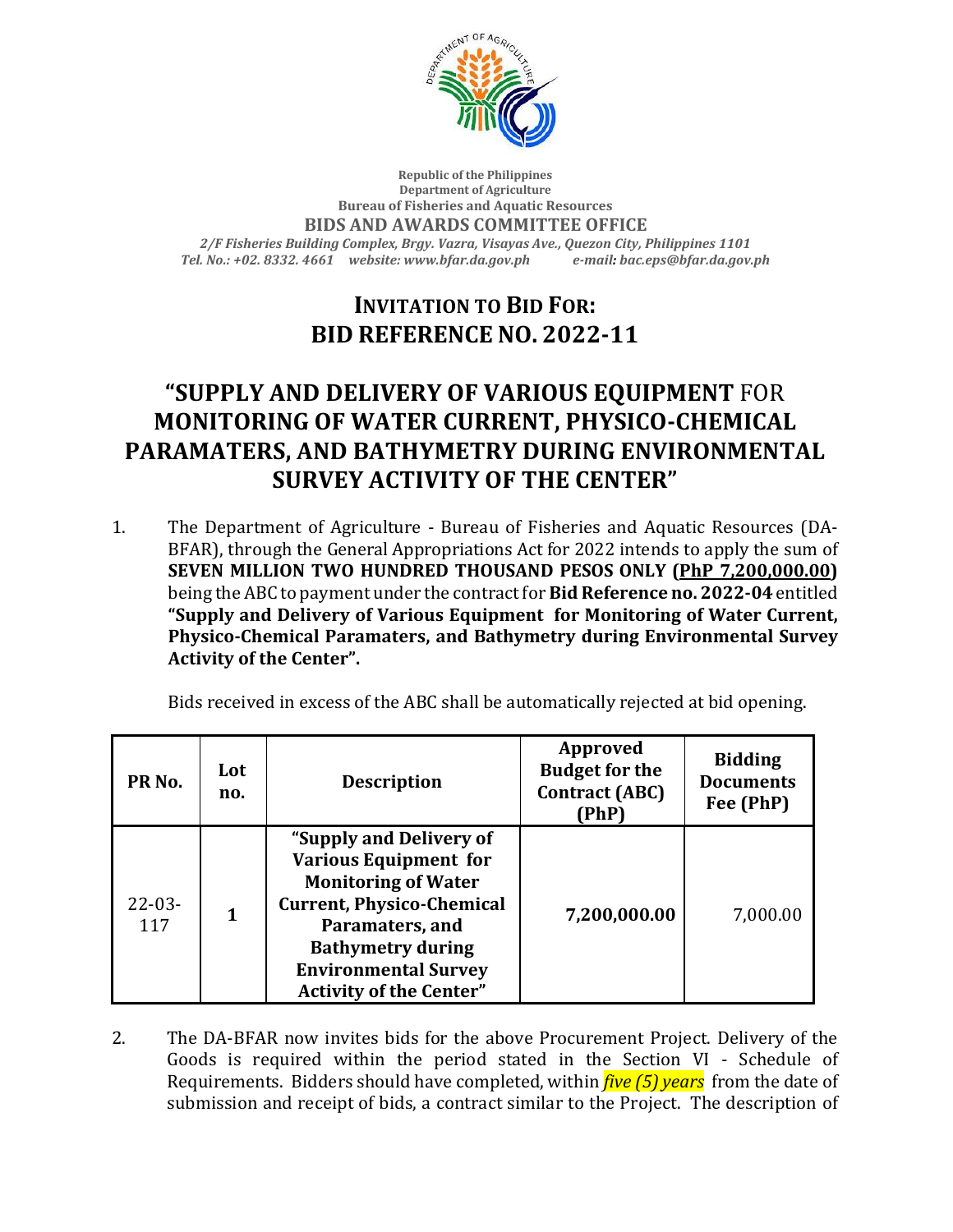an eligible bidder is contained in the Bidding Documents, particularly, in Section II (Instructions to Bidders).

3. Bidding will be conducted through open competitive bidding procedures via electronic or online means using a non-discretionary "*pass/fail*" criterion as specified in the 2016 revised Implementing Rules and Regulations (IRR) of Republic Act (RA) No. 9184.And in accordance with the procedural guidelines under BAC Resolution No. 2020-55, attached hereto as Annex A "Adoption of Guidelines for the Electronic Submission of Bids in accordance with GPPB Resolution 09-2020".

Bidding is restricted to Filipino citizens/sole proprietorships, partnerships, or organizations with at least sixty percent (60%) interest or outstanding capital stock belonging to citizens of the Philippines, and to citizens or organizations of a country the laws or regulations of which grant similar rights or privileges to Filipino citizens, pursuant to RA No. 5183.

- 4. Prospective Bidders may obtain further information from the BFAR BAC Secretariat through electronic mailing address given below, and inspect of the Bidding Documents at www.bfar.da.gov.ph.
- 5. A complete set of Bidding Documents may be acquired by interested Bidders at **2nd Floor, BAC Office, Fisheries Building Complex, BAI Compound, Brgy Vasra, Visayas Ave., Quezon City and/or through electronic means** and upon payment of a non-refundable fee for the Bidding Documents in the amount stated above. The Procuring Entity shall allow the bidder to present its proof of payment for the fees by in person, or through electronic means.
- 6. The DA-BFAR will hold a Pre-Bid Conference<sup>1</sup> through a video conference call using Zoom application on **March 21, 2022 (Monday), 11:00 A.M.** which shall be open to prospective bidders who have successfully completed registration one (1) calendar day prior to the pre-bid conference using Google Form **[https://docs.google.com/forms/d/167hZ8JZYCgkAmsF2apOpmbGMc7PYgEtN](https://docs.google.com/forms/d/167hZ8JZYCgkAmsF2apOpmbGMc7PYgEtNAtg7OOvvqos/edit?usp=sharing) [Atg7OOvvqos/edit?usp=sharing](https://docs.google.com/forms/d/167hZ8JZYCgkAmsF2apOpmbGMc7PYgEtNAtg7OOvvqos/edit?usp=sharing)**
- 7. Bids must be duly received by the BAC Secretariat through the options given below and as indicated in Section III - Bidding Data Sheet, ITB Clause 15 of this bidding documents, on or before **April 05, 2022 (Tuesday), 10:30 A.M.**:
	- (i) manual submission at the office address: 2/F BFAR Bldg., BAC Office, Bureau of Plant Industry Compound, Visayas Ave., Diliman, Q.C.*;*
	- (ii) both (manual and electronic submission at  $bac.eps@bfar.da.gov.ph via BFAR$ Online bidding procedure);

 $1$  May be deleted in case the ABC is less than One Million Pesos (PhP1,000,000) where the Procuring Entity may not hold a Pre-Bid Conference.